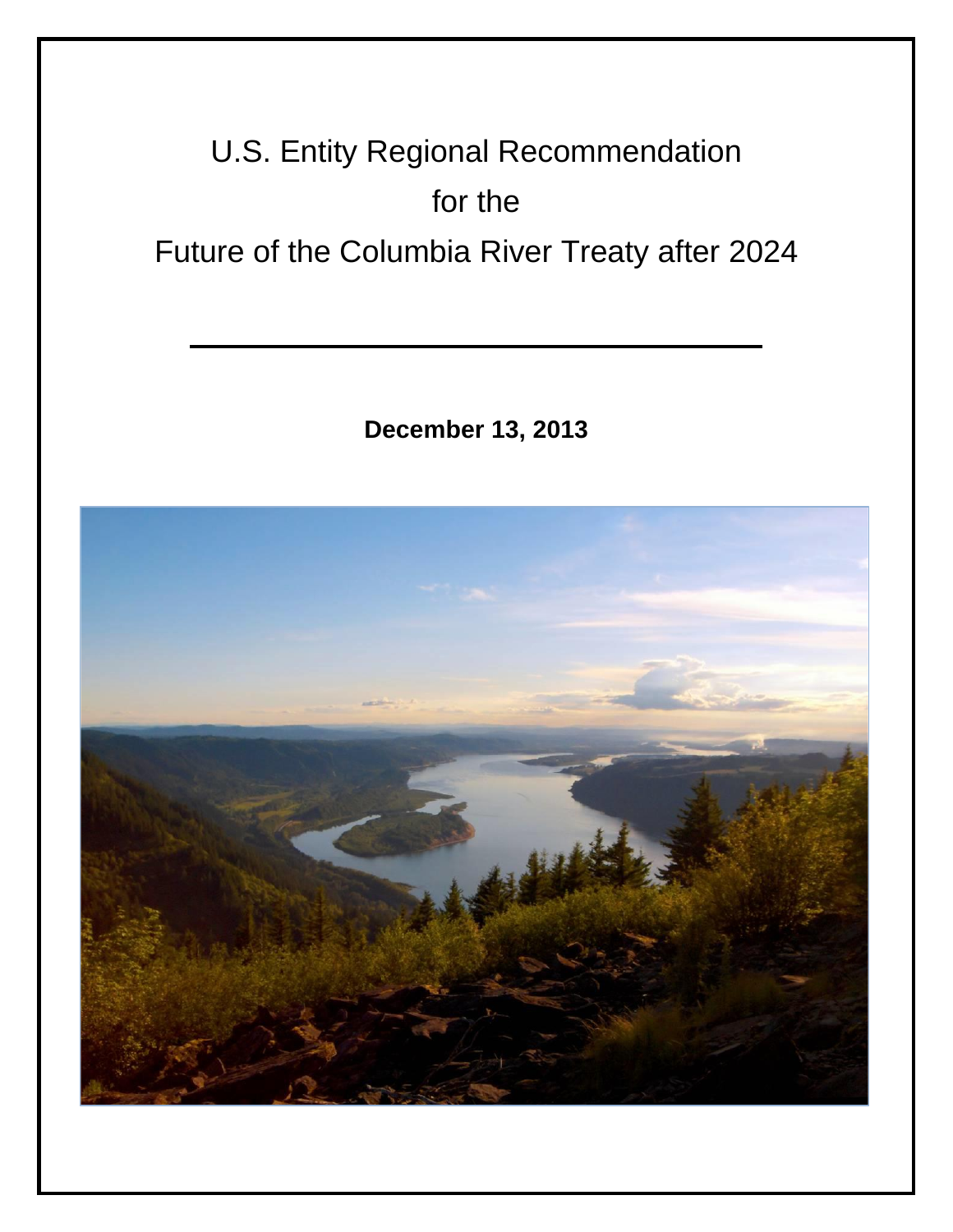# U.S. Entity Regional Recommendation for the Future of the Columbia River Treaty after 2024

# **Introduction**

 $\overline{a}$ 

The Pacific Northwest depends on a healthy Columbia River system to provide environmental sustainability, national energy independence, protection of public safety and infrastructure, and economic well-being. The Columbia River Treaty (Treaty) has provisions that should be improved to address this region's long-term ability to meet these objectives. Consequently, the region's sovereigns and stakeholders believe that modernization of the Treaty is in the best interest of the United States.

This recommendation identifies potential modifications to the Treaty post-2024. It begins by identifying regional goals for the future of the Treaty post-2024. It includes a set of general principles underlying this recommendation, followed by more specific recommendations related to a number of Treaty elements. Finally, in addition to this recommendation, we identify a number of matters related to possible post-2024 Treaty implementation for consideration by domestic interests.

The U.S. Entity developed the regional recommendation in collaboration and consultation with the region's sovereign states, federally recognized tribes, and a variety of stakeholders through an extensive, multi-year process known as the Columbia River Treaty Review.

# **Regional Goal for the Columbia River Treaty**

The Pacific Northwest recognizes the value of the Columbia River Treaty in facilitating shared water resource management in the Basin to maximize benefits to both the United States and Canada. When the Treaty was originally drafted in the 1960s, it was designed to optimize hydropower production and coordinate flood risk management as its two primary benefits. In terms of those purposes, the Treaty has served the people of the region well. The assured streamflows under the Treaty support the region's hydropower system, which serves as a crucial backbone of the Pacific Northwest economy. The Treaty also has assisted in effectively managing flood risk to ensure public safety and facilitate regional development.

While the importance of the Basin's ecosystem has long been recognized and valued by those in the region, the Treaty does not identify ecosystem considerations. Significant efforts to address ecosystem concerns began in the 1980s through various avenues, and the region, principally through its electric utility ratepayers, has invested hundreds of millions of dollars annually to achieve ecosystem mitigation and improvements throughout the Basin over the intervening decades. In addition, the United States and Canadian entities in 1993 began using the flexibility in the Treaty to assist in meeting Endangered Species Act (ESA) requirements and to address ecosystem considerations on an annual basis through actions such as flow augmentation agreements. While it is recognized that significant ecological improvements are being implemented and realized in a number of critical areas and are anticipated to continue over time, $\frac{1}{1}$ 

<sup>&</sup>lt;sup>1</sup> There are a number of domestic actions that have contributed, and will contribute to ecological improvements in the Basin. These include the Federal Columbia River Power System Biological Opinion requirements under the Endangered Species Act, the Nez Perce Water Rights Agreements of 2004, actions under the Northwest Power and Conservation Council's Columbia River Basin Fish and Wildlife Program, actions under the Clean Water Act to improve water quality, and implementation of the Columbia Basin Fish Accords. In addition, there are numerous habitat and conservation programs and FERC license requirements associated with non-federal dams on the Columbia River.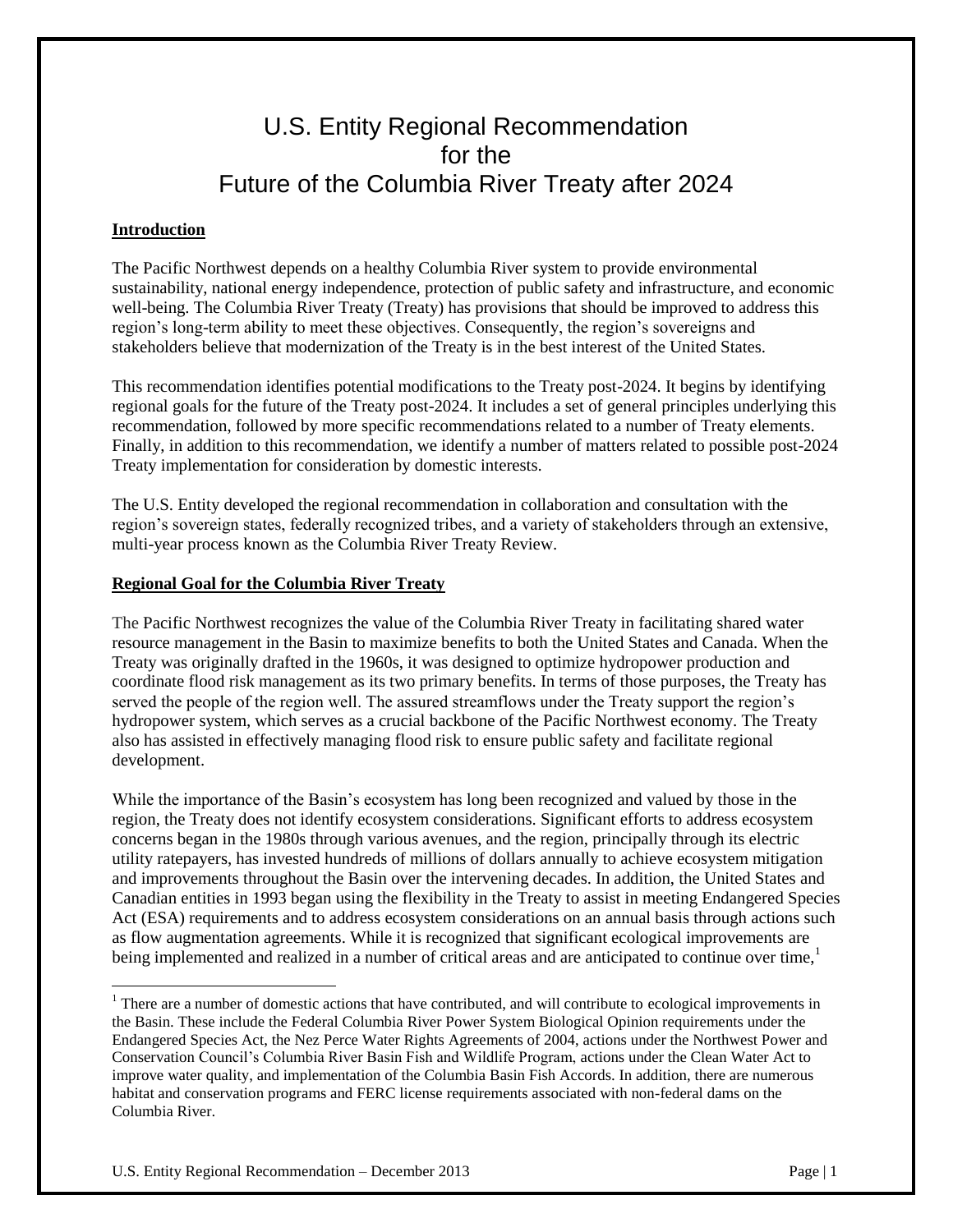there is an opportunity for inclusion of certain additional ecosystem operations to expand, enhance, and complement these existing ecosystem investments as part of the post-2024 Treaty.

There also is increasing awareness in the region that an imbalance has developed in the equitable sharing of the downstream power benefits resulting from the Treaty. When the Treaty was ratified, the United States and Canada structured Canada's share of these benefits as one-half of the downstream power benefits with the Canadian Treaty projects as compared to without those projects. An equitable sharing of these benefits should instead be based on the more realistic measure of the power value of coordinated operations as compared to non-coordinated operations. Based on the present formula developed in the 1960s, the estimated value of the Canadian share of the downstream benefits in 2024 is significantly greater than anticipated, and far exceeds the value of coordinated power operations under the Treaty.

Flood risk management continues to be a vitally important aspect of coordinated operations with Canada. Recent high water events in 1996/1997 in the Portland/Vancouver area and in the Kootenai River Basin in 2006 and 2012 are examples of the effectiveness of coordinated operations that reduced flood impacts to the communities in both Canada and the United States. After the first 60 years of assured flood risk management operations in Canadian reservoirs, the Treaty shifts to "Called Upon" procedures for post-2024 flood risk management operations. As the nation and region develop a better understanding of the potential implications of climate change, future flood risk management procedures need to be resilient to provide for public safety.

Other important elements of a modernized Treaty are current and future water supply to help meet regional needs for irrigation, municipal and industrial use, in-stream flows, navigation, and recreation. In addition, the Treaty should include both short- and long-term mechanisms that allow for adapting the Treaty to build in flexibility of operations as conditions change (e.g., climate change, ESA listings or delistings, or as new information and technology become available).

Accordingly, the region's goal is for the United States and Canada to develop a modernized framework for the Treaty that ensures a more resilient and healthy ecosystem-based function throughout the Columbia River Basin while maintaining an acceptable level of flood risk<sup>2</sup> and assuring reliable and economic hydropower benefits. Therefore, it is important to achieve a modernized framework for the Treaty that balances power production, flood risk management, and ecosystem-based function as the primary purposes, while also recognizing and implementing all authorized purposes.<sup>3</sup>

It is essential to note in the reading of this recommendation that, while the inclusion of ecosystem-based function as a third primary purpose of this Treaty is being recommended, a very important balance of water management uses has been established in the Basin and its tributaries over the past 50 years. This recommendation respects the importance, complexity, and trade-offs of each of these many uses and the benefits that the region has strived to achieve.

In summary, this recommendation seeks to formalize, provide certainty, and build on the many ecosystem actions already undertaken through annual or seasonal mutual agreements between the countries, while also providing a net increase in U.S. power benefits based on the actual value of coordinated operations

 $\overline{a}$ 

 $2$  Throughout this document, "acceptable" flood risk is defined as "similar to the current level" of flood risk; however, the "acceptable" level of flood risk may change pending the outcome of a regional flood risk review process post-2013 as noted in item 1 listed in the *Domestic Matters to be Addressed Post-2013* section at the end of this document.

 $3$  In this document, the "primary purposes" refers to the "benefits" to be achieved through the Treaty. Where noted, "authorized purposes" is used to connote those purposes that have been authorized in the Basin through the United States Congress.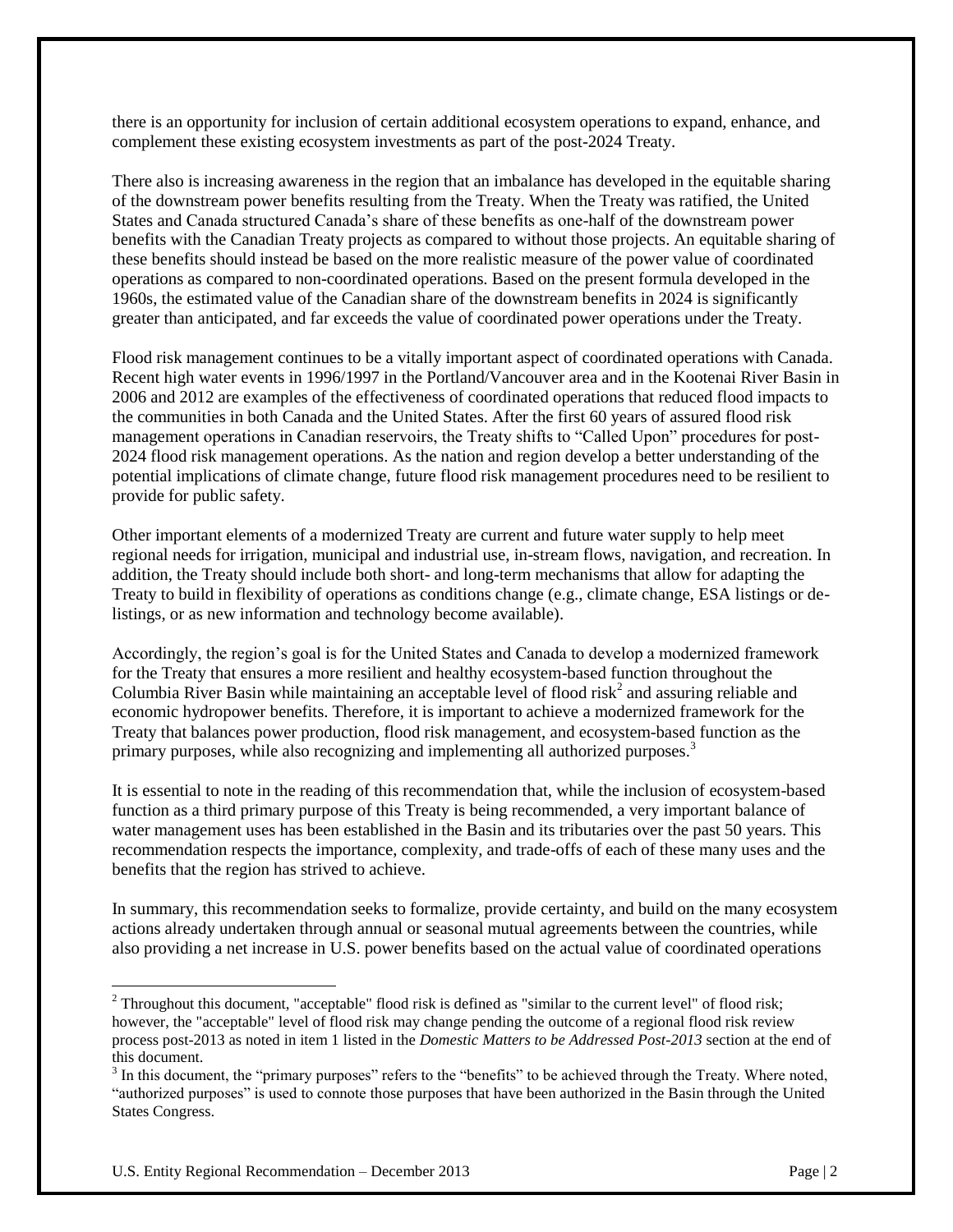with Canada, preserving an acceptable level of flood risk to the people of the Basin, and continuing to recognize and implement the other authorized purposes in the Basin.

In this document the term "modernization" of the Treaty refers to the construct of a post-2024 arrangement. This construct could include amendments or revisions to the existing Treaty, diplomatic notes or protocols, or other means resulting in a modernized Treaty.

# **General Principles**

Nine key principles underlie this recommendation and a modern approach to the Columbia River Treaty. These General Principles are to be taken together with the intent that all of the interests addressed herein be improved.

- 1. Treaty provisions should enable the greatest possible shared benefits in the United States and Canada from the coordinated operation of Treaty reservoirs for ecosystem, hydropower, and flood risk management, as well as water supply, recreation, navigation, and other pertinent benefits and uses, as compared to no longer coordinating Treaty storage operations.
- 2. The health of the Columbia River ecosystem should be a shared benefit and cost of the United States and Canada.
- 3. The minimum duration of the Treaty post-2024 should be long enough to allow each country to rely on the Treaty's planned operations and benefits for purposes of managing their long-range budgets, resource plans, and investments, but adaptable enough to allow responses to new information and changing conditions.
- 4. All operations of the Treaty should be based on the best available science, and, to the extent practicable, measurable outcomes.
- 5. U.S. federal reservoirs/projects will continue to meet authorized uses consistent with applicable legislation, Indian treaties and tribal rights, the U.S. Government's trust responsibility to the tribes, and other U. S. laws such as the Clean Water Act and the Endangered Species Act. Nonfederal U.S. projects will continue to meet their responsibilities pursuant to their Federal Energy Regulatory Commission licenses.
- 6. The United States and Canada should pursue a more coordinated use of Treaty and Canadian non-Treaty storage under the Treaty to increase the flexibility to, and benefits of, meeting ecosystembased function, power, flood risk management, and other authorized water management purposes in both countries.
- 7. The region anticipates impacts from climate change to all of the elements described in this document. The strategy for adapting the Treaty to future changes in climate should be resilient, adaptable, flexible, and timely as conditions warrant.
- 8. It is recognized that modifications to the Treaty could result in new benefits and/or costs to both Canada and the United States. U.S. interests should ensure that costs associated with any Treaty operation are aligned with the appropriate party.
- 9. Implementation of ecosystem-based functions in the Treaty should be compatible with rebalancing the entitlement and reducing U.S. power costs.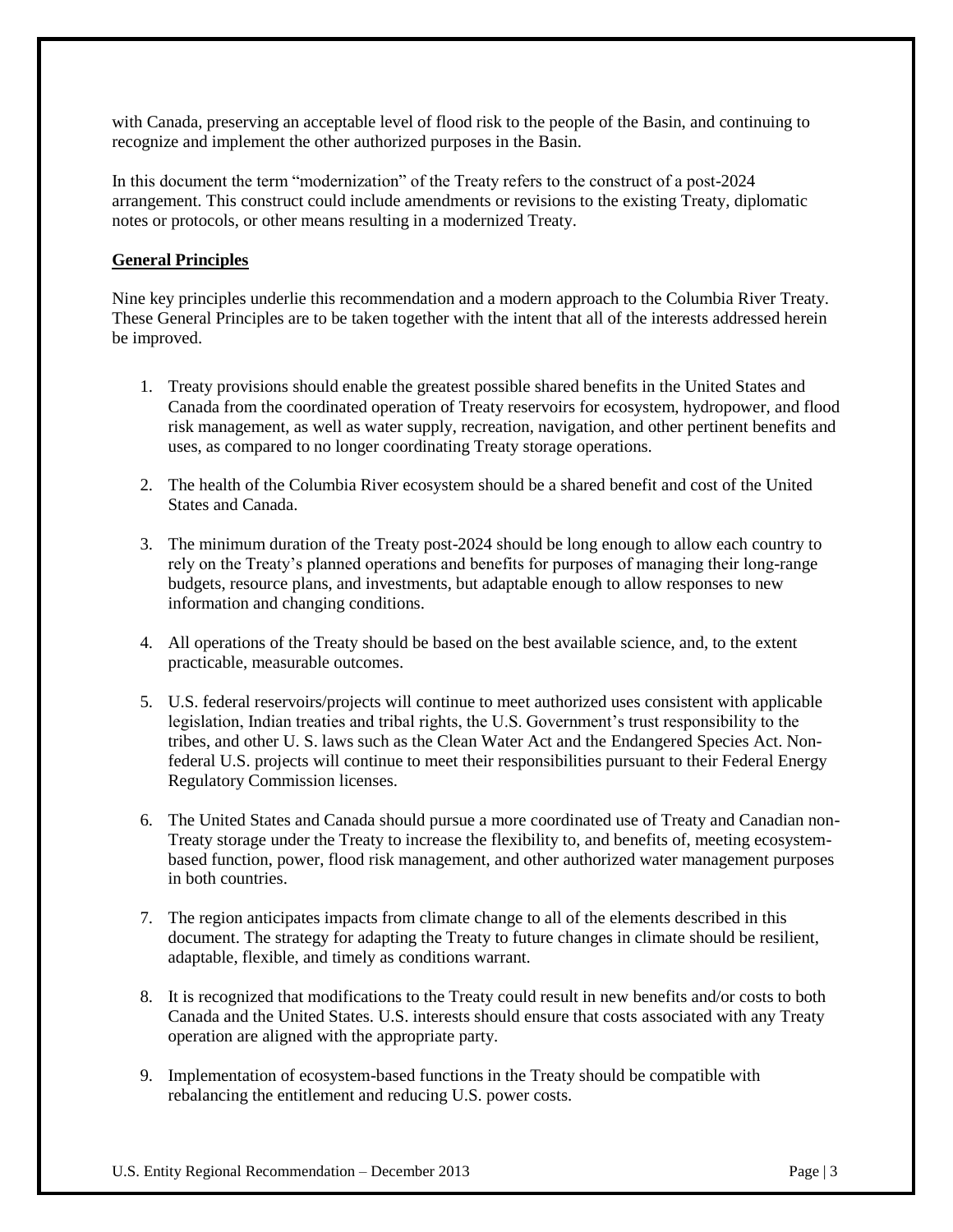# **Recommendation Details**

Consistent with the intent of the general goals and principles, the following sections provide more specific recommendations for a modernized Treaty.

# Hydropower

In order to maintain coordinated hydropower operations and a reliable, economically sustainable hydropower system in a modernized Treaty, the region recommends the following:

- 1. The United States should pursue rebalancing the power benefits between the two countries to reflect the actual value of coordinated operations. This rebalancing is necessary because the present Treaty power benefits are not equitably shared and Canada is deriving substantially greater value from coordinated power operations than the United States. Accordingly, for the Treaty to be sustainable after 2024, the United States should only provide benefits to Canada equivalent to one-half of the actual U.S. downstream capacity and energy benefits received from coordinated operations as compared to a non-coordinated operation.
- 2. The United States should renegotiate for the replacement of the present "Aspects of Delivery Agreement" to create the least-cost transmission strategy for both countries to return the Canadian Entitlement to Canada. This includes reconsidering the flexibility of the return.
- 3. A modernized Treaty should retain the ability for both the United States and Canada to maintain an economical and reliable power supply post-2024. This requires consideration of the implications of any reductions in generation capability for either country, including lost revenue, system reliability, substantial increases in loss-of-load probability, carbon emissions, renewable resource integration, energy efficiency and conservation, and shifts in streamflow quantity and timing due to climate change.
- 4. A modernized Treaty should avoid substantial changes in hydropower generation during peak load periods that result in lower system reliability or flexibility<sup>4</sup>.

# Flood Risk Management

 $\overline{a}$ 

In order to maintain coordinated flood risk management, and to protect public safety and the region's economy, the region recommends the following:

- 1. The United States should pursue post-2024 Treaty flood risk management through a coordinated operation plan that provides for an acceptable level of flood risk. Unless modified based upon future review of flood risk management policy for the Columbia River, the level of risk will be similar to the level of risk existing prior to 2024 (see *Domestic Matters to be Addressed Post-2013* section).
- 2. The United States should pursue an assessment with Canada of potential alternatives for post-2024 operations to meet flood risk management objectives, including the possibility of using planned or assured Canadian Storage.
- 3. The United States and Canada should establish a common understanding of the methods and procedures for post-2024 Called Upon, which should reflect the following principles based on the

<sup>&</sup>lt;sup>4</sup> Flexibility in the hydropower system is the ability of hydropower generation to respond rapidly to changes in the balance between demand and system generation and is critical for integrating variable renewable power generation such as wind and solar.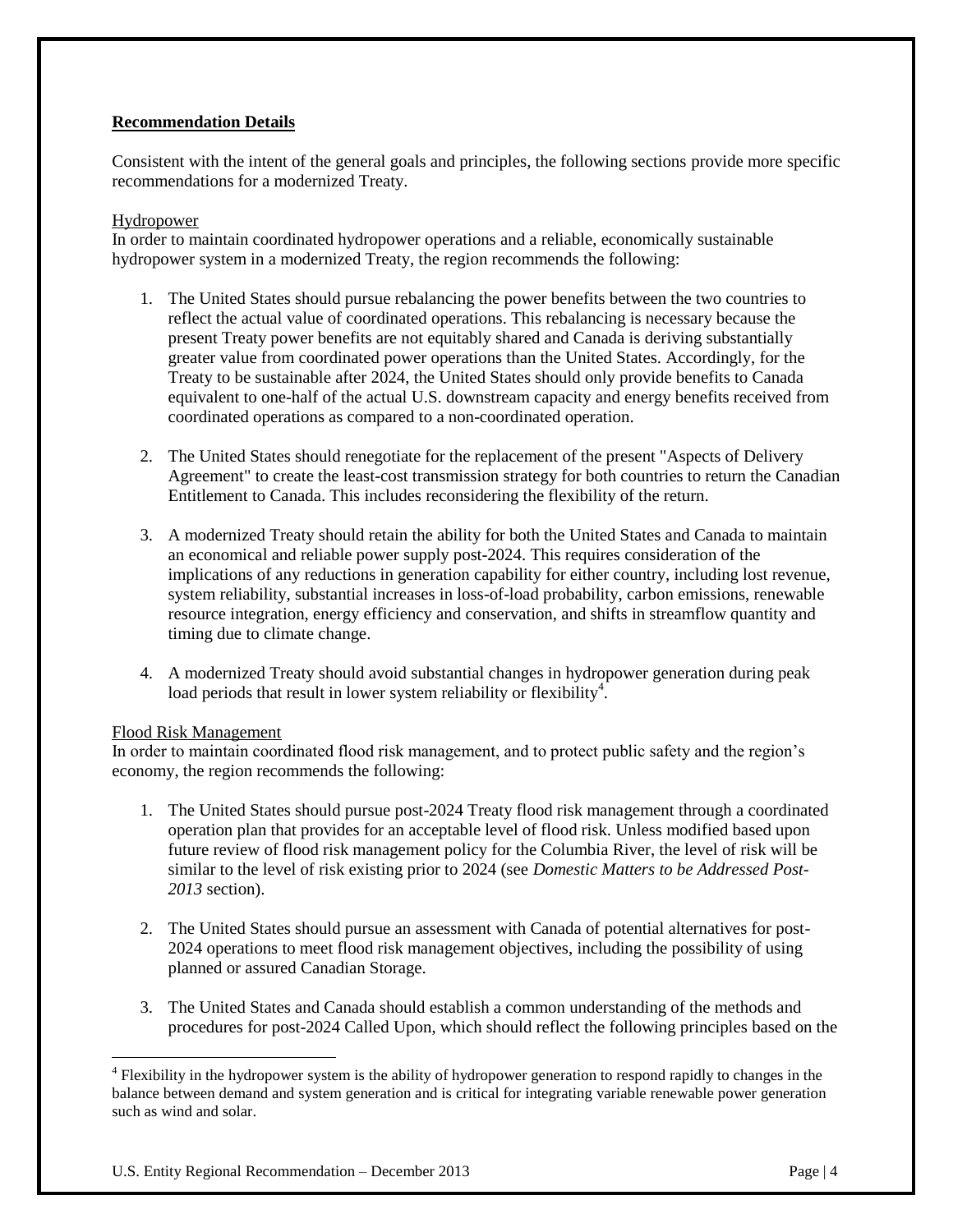U.S. Entity White Paper: *Columbia River Post-2024 Flood Risk Management Procedure*, September 2011:

- A. Called Upon should be considered only if coordinated Canadian power, flood control, and other operations do not provide sufficient storage in conjunction with the use of U.S. system flood storage or when needed during refill season to modify planned Canadian releases.
- B. Draft U.S. projects according to their storage reservation diagrams (SRDs). Future flood risk management studies may evaluate alternative SRDs to include incorporation of ecosystem-based function such as dry year operating strategies.
- C. Define "effective use" as applying to the eight U.S. reservoirs authorized for system flood control.
- 4. The United States and Canada should identify reasonable compensation to Canada for economic losses and operating costs associated with Called Upon. Any payments for Columbia River flood risk management should be consistent with the national flood risk funding policy of federal funding with applicable local beneficiaries sharing those costs as appropriate.
- 5. A modernized Treaty should enable the necessary flexibility to adapt both to changing flood risk management objectives in the United States and Canada and climate change (such as the potential for more frequent and intense winter flood events) to avoid additional risks to authorized purposes.

#### Ecosystem-based Function

In order to achieve the goal of modernizing the Treaty to further ensure a more comprehensive ecosystem-based function approach throughout the Columbia River Basin watershed, the region recommends the following:

- 1. A modernized Treaty should provide streamflows from Canada with appropriate timing, quantity, and water quality to promote productive populations of anadromous and resident fish and provide reservoir conditions to promote productive populations of native fish and wildlife. While recognizing existing Treaty obligations, a modernized Treaty should: (a) incorporate existing Treaty flow augmentation operations and accommodate post-2024 modifications to flow augmentation; (b) incorporate a dry-year strategy; and (c) gain long-term assurance of ecosystembased functions rather than negotiating for these functions on an annual basis.
- 2. A modernized Treaty should recognize and minimize adverse effects to tribal, First Nations, and other cultural resources in Canada and the United States. To the extent there are adverse effects to U.S. cultural resource interests, such changes should be addressed under the Federal Columbia River Power System (FCRPS) Cultural Resources Program. This Program has the ability to be amended and expanded as needed if there are effects on cultural resources resulting from changes due to future operations in a modernized Treaty.
- 3. A modernized Treaty should be designed to be adaptable to meeting ecosystem-based function requirements as new information becomes available or conditions change (e.g., climate change) based on the management priorities of both countries.
- 4. The United States should pursue a joint program with Canada, with shared costs, to investigate and, if warranted, implement restored fish passage and reintroduction of anadromous fish on the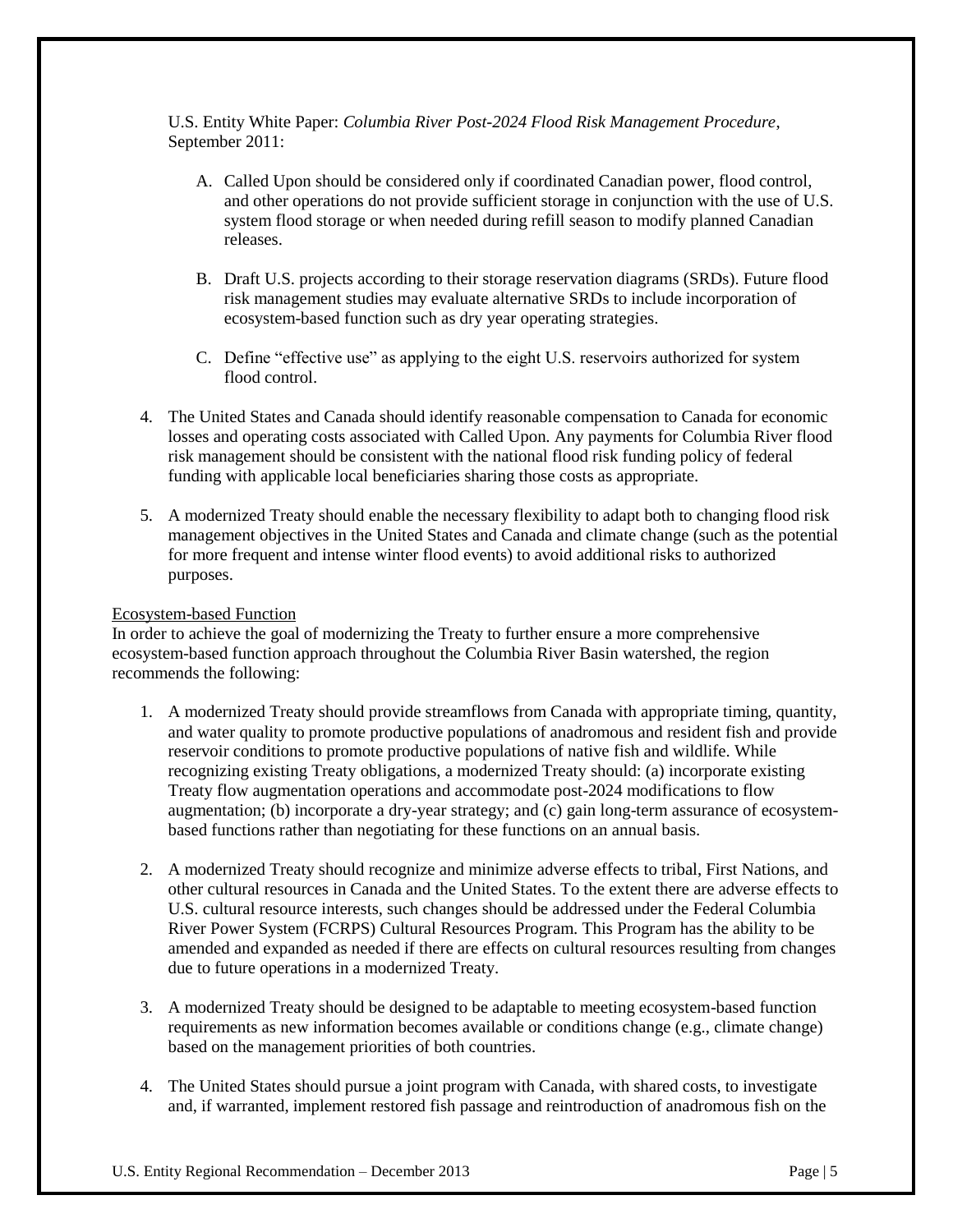main stem Columbia River to Canadian spawning grounds. This joint program would proceed on an incremental basis, beginning with a reconnaissance-level investigation, and continue with implementation actions. All such federal actions at the Chief Joseph and Grand Coulee projects are subject to congressional authorization and appropriation. Modernized Treaty operations should not interfere with other opportunities to restore fish passage and reintroduction of fish in other blocked areas of the Columbia River Basin.

5. The United States should continue to coordinate its operation of Libby Dam with Canada, with the goal of achieving mutually desirable ecosystem benefits on both sides of the border. VarQ at Libby and Hungry Horse dams, including any modifications to VarQ, balances the multiple uses of the dams and incorporates ecosystem-based function.

#### Water Supply

Treaty Review studies indicate the potential for a modernized Treaty to allow for additional storage of water in Canada during the fall and winter, and release in the spring and summer. The Treaty should allow the storage and release of water from Canada in the spring and summer for additional in-stream and out-of-stream uses, including irrigation and municipal/industrial uses.

Irrigation has a long and important history in the Columbia River Basin for crop production and other purposes. The need for irrigation will only increase as the region continues to grow and as food supply and security continue to grow in importance. Operations under a modernized Treaty should recognize irrigation as an important authorized purpose in the Basin.

Any future water supply allocation decisions associated with a modernized Treaty should be subject to the requirement that they not adversely affect the operation of upstream reservoirs such as VarQ, and be made through a future domestic process and be consistent with ecosystem-based function and water rights, including tribal reserved water rights (see *Domestic Matters to be Addressed Post-2013* section).

#### Navigation

Since the Treaty was ratified in 1964, the regional and national economic significance of Columbia River navigation has grown. Operations under a modernized Treaty should recognize navigation as an important authorized purpose in the Basin and provide river flows that do not undermine safe navigation, efficient cargo movement, or the ability of navigation infrastructure to be maintained. This will ensure the economic value of port and transportation facilities, including commercial import and export of agricultural, bulk and manufactured goods.

#### **Recreation**

The region recognizes and supports the recreational and cultural opportunities that are a significant outcome of the Columbia River watershed management processes. Operations under a modernized Treaty should strive toward the protection of these resources.

#### Climate Change

A modernized Treaty should consider impacts from climate change to all elements described above, and create new terms in the post-2024 Treaty to allow the adaptive management of coordinated Treaty operations to better mitigate any impacts associated with climate change. The United States and Canadian Entities' Hydro-meteorological Team should continue to collaborate and share the best available climate change data and information.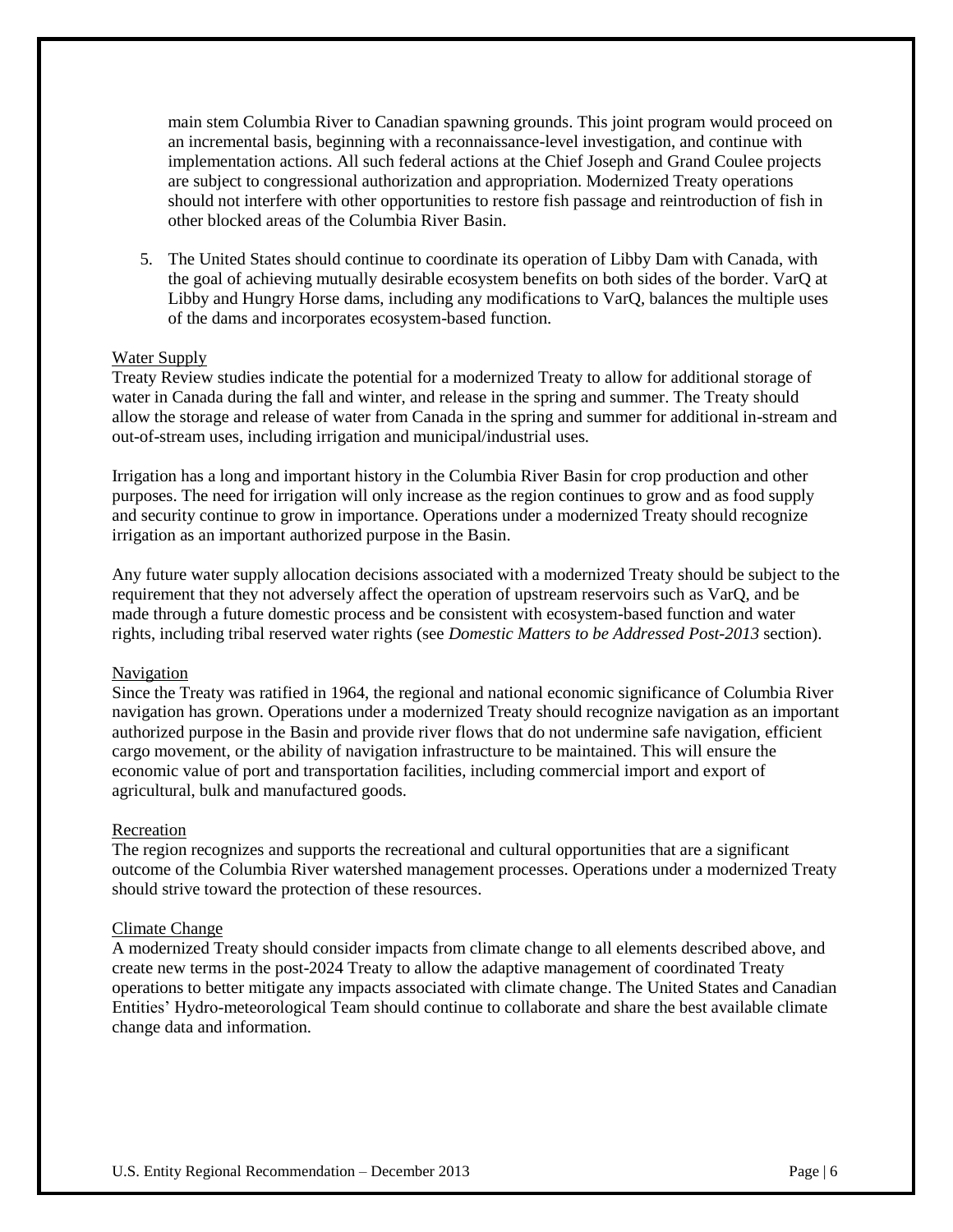### **Recommendation Timeframe**

The region recommends that the U.S. government make a decision by mid-2014 to proceed with a renegotiation of the Treaty with Canada in order to modernize the Treaty by incorporating the objectives in this regional recommendation. Further, the region recommends that the U.S. government seek to complete that effort no later than 2015. If the United States and Canada are unable to achieve agreement on key aspects of a modernized Treaty by 2015, other options to create a modernized post-2024 Treaty should be evaluated.

# **Domestic Matters to be Addressed Post-2013**

In addition to the preceding recommendation to the U.S. Department of State, this section identifies domestic matters related to possible post-2024 modernized Treaty implementation for consideration by domestic interests. Some of these are appropriate for consideration once the United States Entity makes its recommendation to the U.S. Department of State in 2013 and others are more appropriate for consideration once the U.S. government has a better understanding of post-2024 circumstances.

- 1. **U.S. Columbia River Basin Flood Risk Policy Review:** Pacific Northwest states and tribes support the pursuit of Congressional authorization and appropriations for a region-wide public process to assess potential changes to the current level of flood risk protection in the Columbia River Basin to enhance spring and summer flows. Any such process should occur between 2014 and 2024. Post-2024 Treaty provisions, including Called Upon, will be designed to adapt to any such changes that may be authorized. If a process is initiated, it will be a comprehensive approach, subject to public input, that addresses all opportunities to manage high flow events, including floodplain management, Columbia River Basin reservoir operations, and strategic improvements to existing levees and the need for additional levees. Potential impacts to other river uses and infrastructure such as navigation, bridges and other transportation features, hydropower, irrigation, recreation, fish and wildlife, and cultural resources also will be evaluated and addressed.
- 2. **Water Supply Allocation:** Pacific Northwest states, tribes, and appropriate federal agencies will design and initiate a process to allocate and manage any additional spring or summer flows for instream, irrigation, and municipal/industrial purposes derived through post-2024 Treaty operations. All water rights interests should be represented in this process. The U.S. Entity will incorporate decisions from this process into their post-2024 Treaty planning and operations. It is recognized that the states have authority to allocate and manage water pursuant to state law and consistent with other applicable law.
- 3. **Assessment of Canadian Entitlement:** BPA will host a public process in which states, tribes, federal agencies, and stakeholders can participate. This process will take place between 2014 and 2024 to assess the expected potential changes to its annual revenue requirements and rates due to any redesign of the Treaty post-2024. BPA also will discuss with the region how to manage those costs and benefits consistent with BPA's statutory authorities.
- 4. **Plan for Post-2024 Treaty Implementation**: Following the conclusion of the United States and Canadian negotiations of the terms of the post-2024 Treaty, and subject to funding, the U.S. Entity will lead an effort in consultation with regional sovereigns and stakeholders to develop a plan identifying the steps necessary to implement the modern Treaty post-2024. This plan will define the appropriate work needed to incorporate and implement any new ecosystem-based function, flood risk management, hydropower, and any other expected new operational objectives under the Treaty.